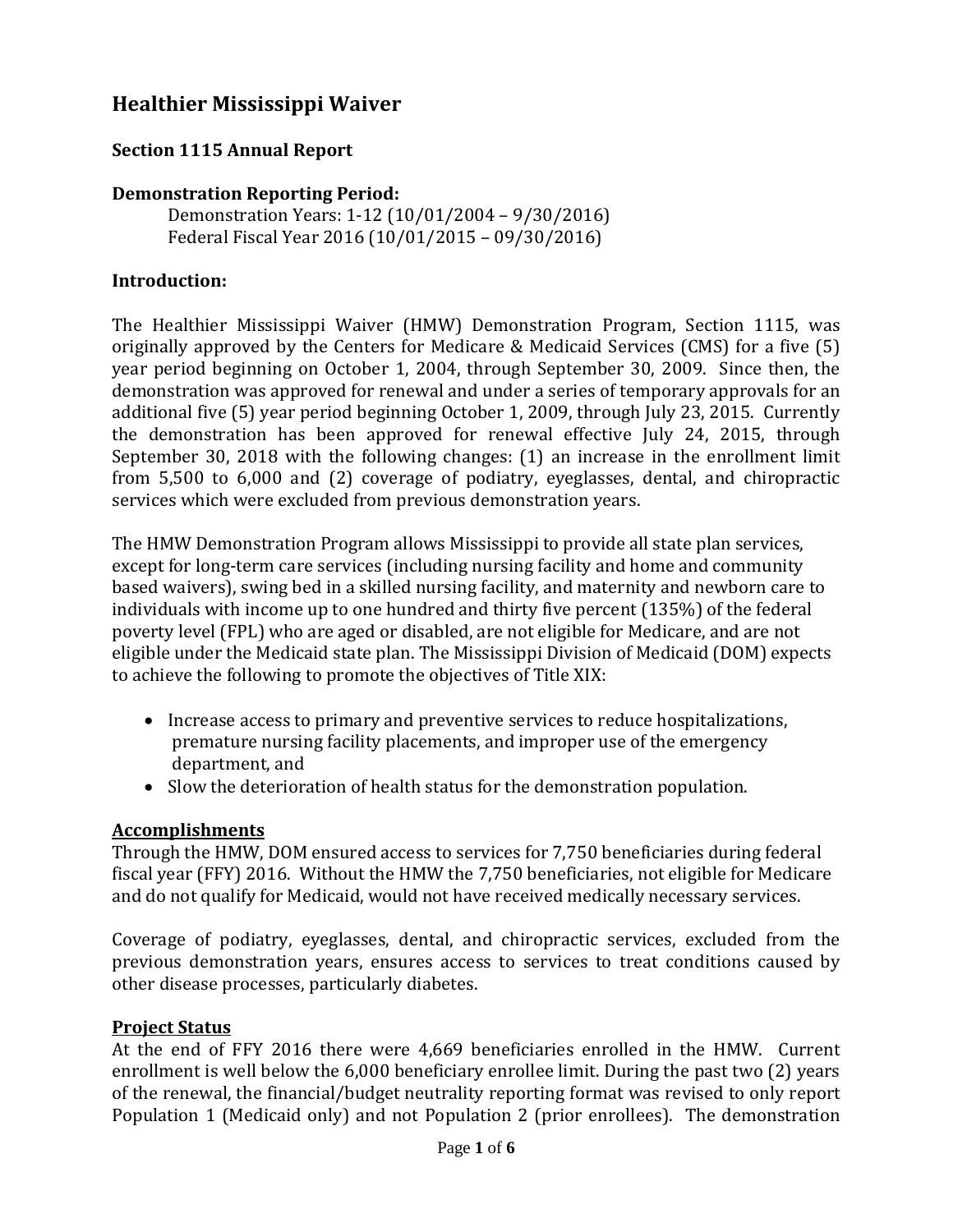met the budget neutrality for demonstration year 12 with actual expenditure of \$832,608,978 compared to a cumulative budget neutrality expenditure limit of \$1,178,961,321.

# **Quantitative and case study findings**

Objective 1: Access to medical services will reduce the rate of inpatient hospitalization admissions for participants with specific ambulatory sensitive conditions that can often be managed in an outpatient setting.

In FFY15 there were 555 preventable inpatient hospitalizations. In FFY16 there were 812 preventable inpatient hospitalizations. Access to preventive and primary care services in the outpatient setting resulted in an increase in beneficiary inpatient hospital admissions for preventable conditions in FFY16. Although the actual percentage rate increased for preventable stays, there was a decrease in total expenditures of \$5,441,581.88 for FFY16 compared to FFY15.

| Federal<br>Fiscal<br>Year | Number of<br><b>Beneficiaries</b><br>with Inpatient<br><b>Hospitalization</b> | Number of<br><b>Beneficiaries</b><br>with<br>Preventable<br>Inpatient<br>Hospitalization | Percent of<br><b>Beneficiaries</b><br>with<br>Preventable<br>Inpatient<br>Hospitalization | Number of<br>Inpatient<br><b>Hospitalizations</b> | Number of<br>Preventable<br><b>Hospitalizations</b> | Costs<br><b>Attributable to</b><br>Preventable<br><b>Hospitalizations</b> | Preventable<br>Hospitalization<br>Rate | Preventable<br><b>Hospitalization Rate</b><br>Increase or<br>Decrease? | Rate of<br>Increase/Decrease | <b>Actual Inpatient</b><br><b>Expenditures</b> |
|---------------------------|-------------------------------------------------------------------------------|------------------------------------------------------------------------------------------|-------------------------------------------------------------------------------------------|---------------------------------------------------|-----------------------------------------------------|---------------------------------------------------------------------------|----------------------------------------|------------------------------------------------------------------------|------------------------------|------------------------------------------------|
| FFY15<br>FFY16            | 1.758<br>1,559                                                                | 555<br>812                                                                               | 31.57%<br>52.08%                                                                          | 2.900<br>2,541                                    | 664<br>1,020                                        | \$4,896,949.46<br>\$7.488.961.38                                          | 22.90%<br>40.14%                       | Increase                                                               | 75.28%                       | \$29.875.167.38<br>\$24,433,585.50             |

Objective 2: Access to medical services will reduce the rate of admissions to long-term care nursing facilities for participants with specific ambulatory sensitive conditions that can often be managed in an outpatient setting.

For beneficiaries requiring nursing facility admissions, there was a decrease in the number of nursing facility admissions from 79 in FFY15 to 73 in FFY16. Although there was a decrease in beneficiaries requiring long-term care stays, the costs attributable to preventive stays increased from \$386,325.80 in FFY15to \$697,719.42 in FFY16.

| Federal<br>Fiscal<br>Year | Number of<br><b>Beneficiaries</b><br>with Nursing<br><b>Home Stav</b> | Number of<br><b>Beneficiaries</b><br>with<br>Preventable<br><b>Nursing Home</b><br>Stay | Percent of<br><b>Beneficiaries</b><br>with<br>Preventable<br><b>Nursing Home</b><br>Stay | Number of<br><b>Nursing Home</b><br><b>Stays</b> | Number of<br>Preventable<br><b>Stays</b> | Costs<br><b>Attributable to</b><br>Preventable<br><b>Stays</b> | Preventable<br><b>Stav Rate</b> | <b>Preventable Stav</b><br>Rate Increase or<br>Decrease? | Rate of<br>Increase/Decrease | <b>Actual Nursing</b><br><b>Home Expenditures</b> |
|---------------------------|-----------------------------------------------------------------------|-----------------------------------------------------------------------------------------|------------------------------------------------------------------------------------------|--------------------------------------------------|------------------------------------------|----------------------------------------------------------------|---------------------------------|----------------------------------------------------------|------------------------------|---------------------------------------------------|
| FFY15<br>FFY16            | 79<br>73                                                              | 24<br>34                                                                                | 30.38%<br>46.58%                                                                         | 79<br>74                                         | 24<br>34                                 | \$386.325.80<br>\$697.719.42                                   | 30.38%<br>45.95%                | Increase                                                 | 51.25%                       | \$1.588.853.65<br>\$2,029,686.57                  |

Objective 3: Access to medical services will reduce the rate of emergency room (ER) visits for participants with specific ambulatory sensitive conditions that can often be managed in an outpatient setting.

Access to preventive and primary care services in the outpatient setting resulted in a decrease in ER visits from 6,744 in FFY15 to 6,649 in FFY16. Although there was a \$480,397.72 increase in expenditures for preventable conditions in the ER, the actual number of beneficiaries receiving ER services decreased by 151 beneficiaries.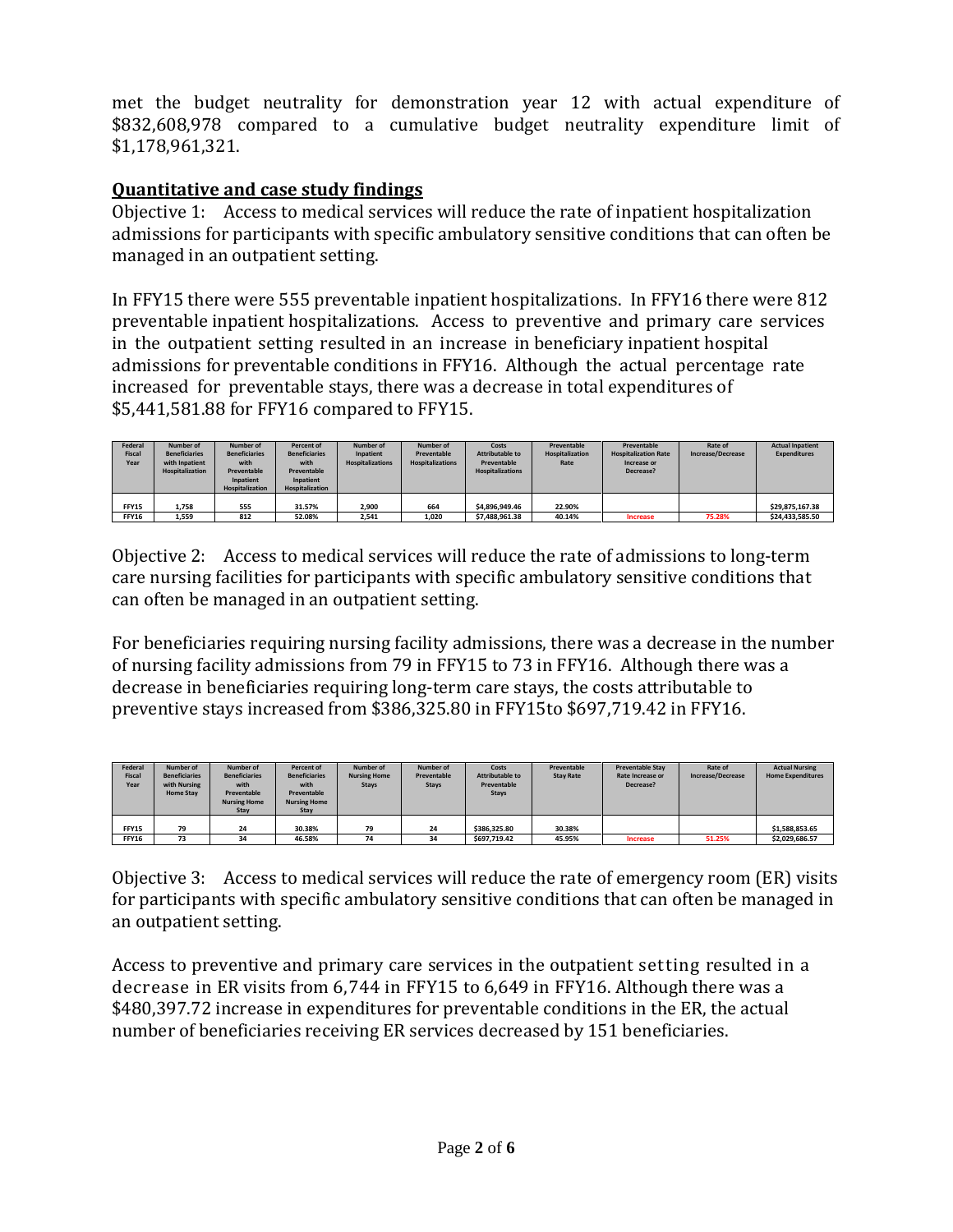| Federal<br>Fiscal<br>Year | Number of<br><b>Beneficiaries</b><br>with ER<br>Visits | Number of<br><b>Beneficiaries</b><br>with<br>Preventable<br><b>ER Visits</b> | Percent of<br><b>Beneficiaries</b><br>with<br>Preventable<br><b>ER Visits</b> | Number of ER<br><b>Visits</b> | Number of<br>Preventable<br><b>ER Visits</b> | Costs<br><b>Attributable to</b><br><b>Preventable ER</b><br><b>Visits</b> | Preventable<br><b>ER Rate</b> | <b>Preventable ER</b><br>Rate Increase or<br>Decrease? | <b>Rate of</b><br>Increase/Decrease | <b>Actual Inpatient</b><br><b>Expenditures</b> |
|---------------------------|--------------------------------------------------------|------------------------------------------------------------------------------|-------------------------------------------------------------------------------|-------------------------------|----------------------------------------------|---------------------------------------------------------------------------|-------------------------------|--------------------------------------------------------|-------------------------------------|------------------------------------------------|
| FFY15                     | 3.149                                                  | 1.290                                                                        | 40.97%                                                                        | 6.744                         | 1,952                                        | \$1.002.424.83                                                            | 28.94%                        |                                                        |                                     | \$3.279.476.64                                 |
| <b>FFY16</b>              | 2.998                                                  | 1,595                                                                        | 53.20%                                                                        | 6,649                         | 2,663                                        | \$1.482.822.55                                                            | 40.05%                        | <b>Increase</b>                                        | 38.39%                              | \$3,569,705.36                                 |

#### **Interim Evaluation Findings**

Goal #1: Provide Medicaid coverage to certain individuals who will no longer be covered under the Mississippi Medicaid State Plan.

On average, from October 1, 2015- through-September 30, 2016, the approximate enrollment in the HMW was 4,733 beneficiaries. This is an average decrease of 162 individuals from DY11.

Goal #2: Demonstrate budget neutrality based on an aggregate dollar cap that cannot exceed the cumulative target of \$1,520,279,231.

As of September 30, 2016, the cumulative expenditure amount as reported on the CMS 64 Report was \$832,608,978, as compared to the budget neutrality limit of \$1,178,961,321, yielding a cumulative variance of \$346,352,343.

#### **Utilization data**

In FFY16, 7,750unique HMW beneficiaries accessed preventive and primary services. Fifteen hundred fifty-nine (1,559) beneficiaries had an inpatient hospital admission, 2,998 beneficiaries had an emergency department visit, and 73 beneficiaries had an admission to a long-term care nursing facility.

#### **Policy and administrative difficulties in the operation of the demonstration**

There were no reported policies or administrative difficulties in the operation of the demonstration during FFY16.

#### **Enrollment Information**

Enrollment counts are person counts, not member months. The enrollment limit is 6,000.

| <b>Participant Populations</b>      | Number of<br><b>Enrollments</b><br>during<br><b>FFY 2016</b> | Number of<br><b>Voluntary</b><br><b>Disenrollments</b><br>during<br><b>FFY 2016</b> | Number of<br>Involuntary<br><b>Disenrollments</b><br>during<br><b>FFY 2016</b> |
|-------------------------------------|--------------------------------------------------------------|-------------------------------------------------------------------------------------|--------------------------------------------------------------------------------|
| <b>Population 1 – Medicaid Only</b> | 7.750                                                        | 644                                                                                 | 2,835                                                                          |

# **Outreach/Innovative Activities**

DOM publishes flyers and other outreach materials which include a description of the HMW eligibility criteria and benefits. Flyers are made available to the public in various sites throughout the state and are posted on the DOM website. During the FFY 2016, DOM's Outreach Coordinators provided HMW information at over 150 community events to 22,155 attendees.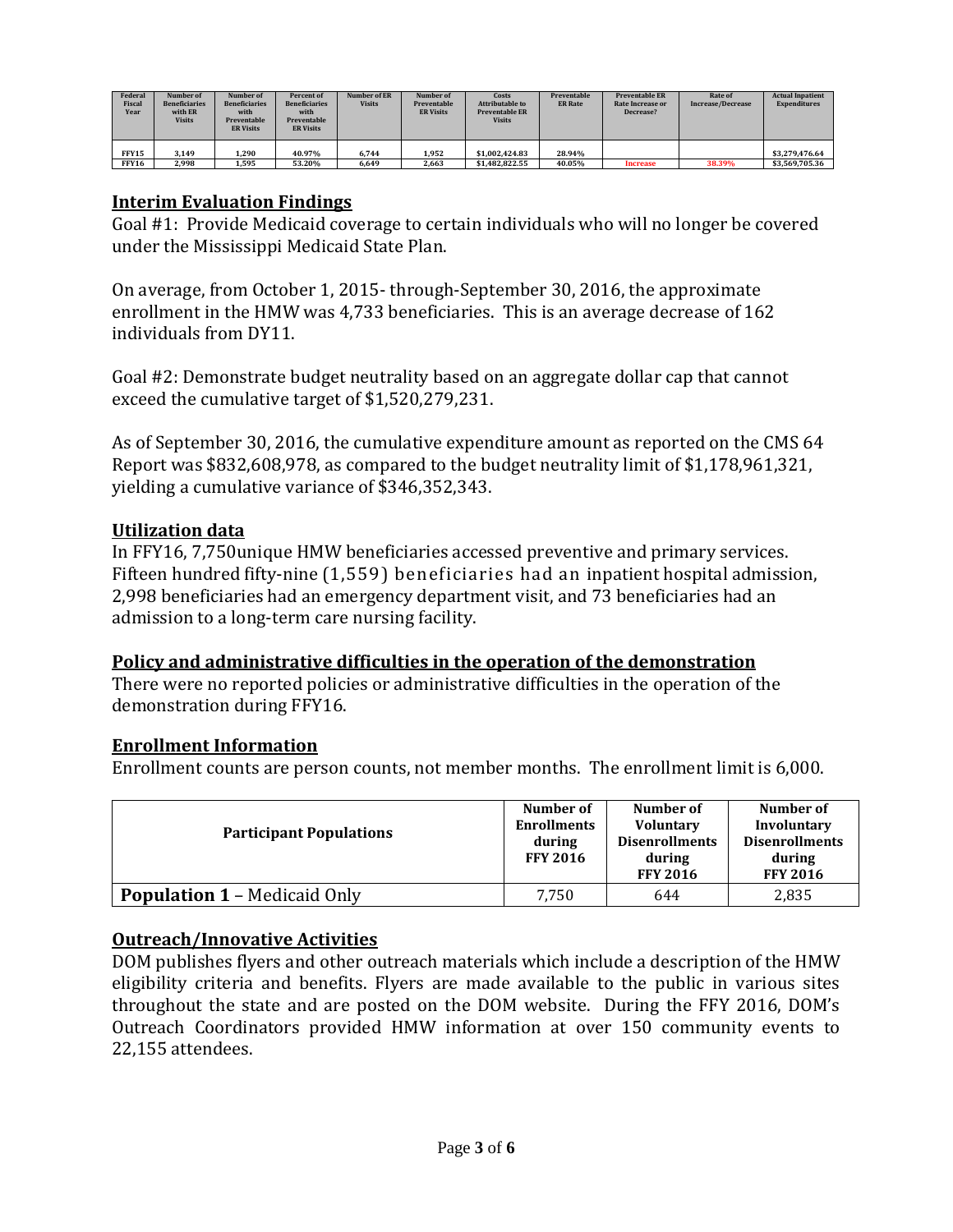# **Operational/Policy Developments/Issues**

For DY12, there were no operational or policy issues reported.

# **Demonstration Population 1 "Medicaid Only"**

Aged or disabled individuals enrolled in the demonstration with income up to one hundred and thirty five percent (135%) of the FPL who are not eligible for Medicare, and are not eligible under the Medicaid state plan.

### **Consumer Issues**

There have been no reported consumer issues. For eligibility issues, appeals will be granted in the same manner as all ongoing eligibility decision for non-waiver coverage.

Appeals of denials, terminations or other adverse changes are granted by the DOM upon receipt of written request, provided the appeal is requested within the specified deadline of thirty (30) days.

DOM sampled approximately ten percent (10%) of the HMW beneficiaries who accessed at least one (1) service during DY12. DOM sampled the beneficiaries to monitor beneficiary satisfaction and to identify potential areas of quality improvement. Five hundred (500) beneficiaries were randomly selected from DOM data. After adjusting for incorrect addresses, 464 beneficiaries received surveys. DOM received 105 responses to the survey which resulting in a cooperation rate of 21%. After eliminating incomplete surveys and surveys with no responses, 99 surveys were available for analysis.

- 40 out of 97 (40.4%) responded they feel their health status remain the same.
- 92 out of 97 (93%) responded did see their doctor.
- 57 out of 97 (57.6%) responded they did not spend time in the hospital.
- 58 out of 97 (58.6%) responded they did visit the emergency room.
- 52 out of 97 (53.6%) responded there was a time they needed to see a doctor but could not because they could not pay.
- 61 out of 97 (62.9%) responded there was a time when they did not get the medicine they needed because they could not pay for it.
- There were 91 responses they have been told by a doctor they have asthma, cancer, diabetes, end stage renal disease, or any other chronic condition.
- 14 out of 97 (14.4%) responded they did get a new pair of glasses or contact paid for by Mississippi Medicaid.
- 7 out of 97 (7.2%) responded they did get services from a foot doctor.
- 9 out of 97 (9.3%) responded they did get services from a chiropractor.
- 10 out of 97 (10.3%) responded they did get dental care.
- 81 out of 97 (83.5%) responded they get a check-up.
- 59 out of 97 (60.8%) responded they are very satisfied with their overall medical coverage.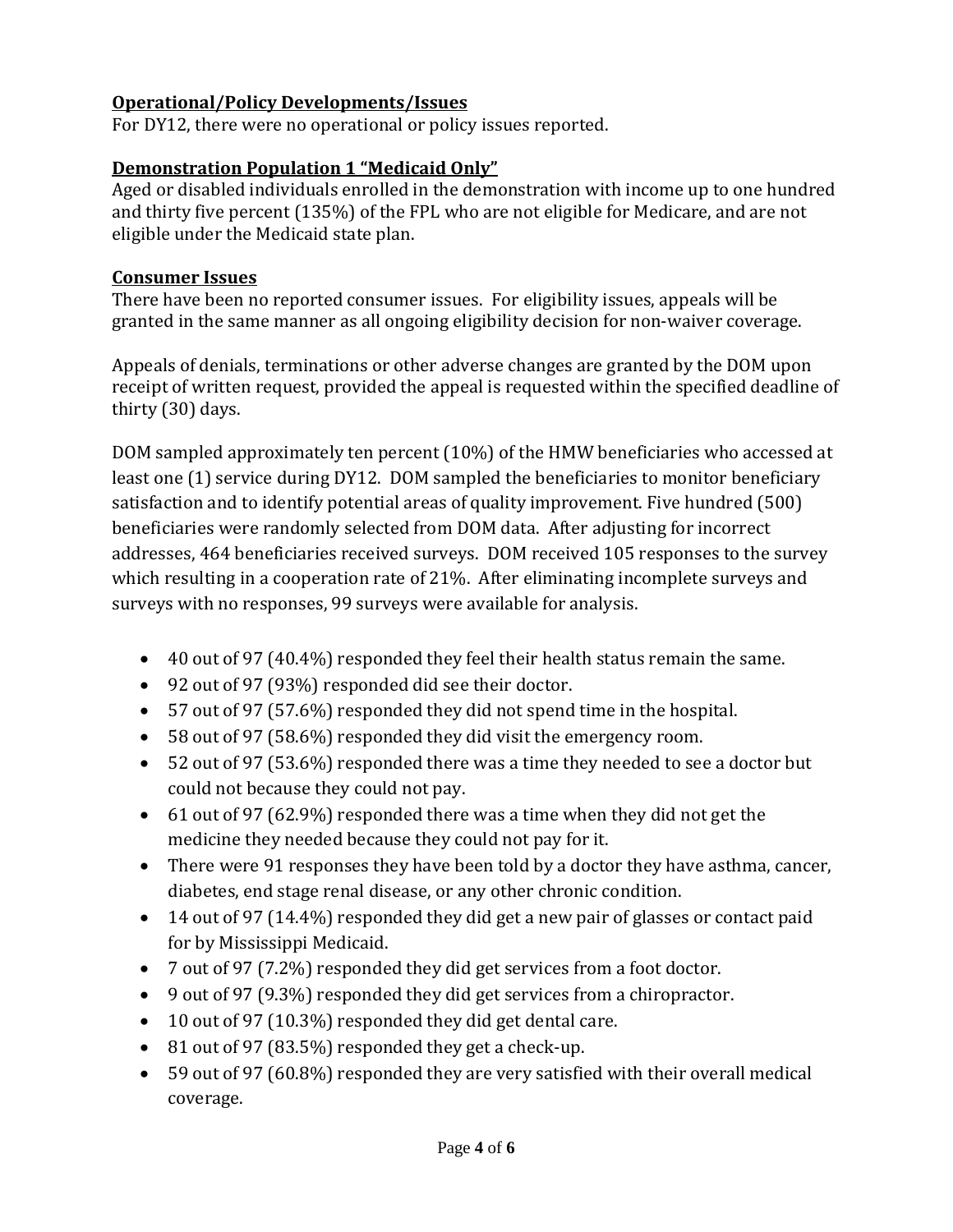• 87 out of 97 (89.9%) responded they describe their race as Black or African-American or White; 10 out of 97 (10.3%) described their race as American Indian or Alaskan Native, Asian, or another race.

Key questions and answers on the survey related to the HMW objectives are listed below.

Since being on the HMW, do you feel your health became worse, better, or remained the same?



What is your overall satisfaction with your medical coverage?



Page **5** of **6**